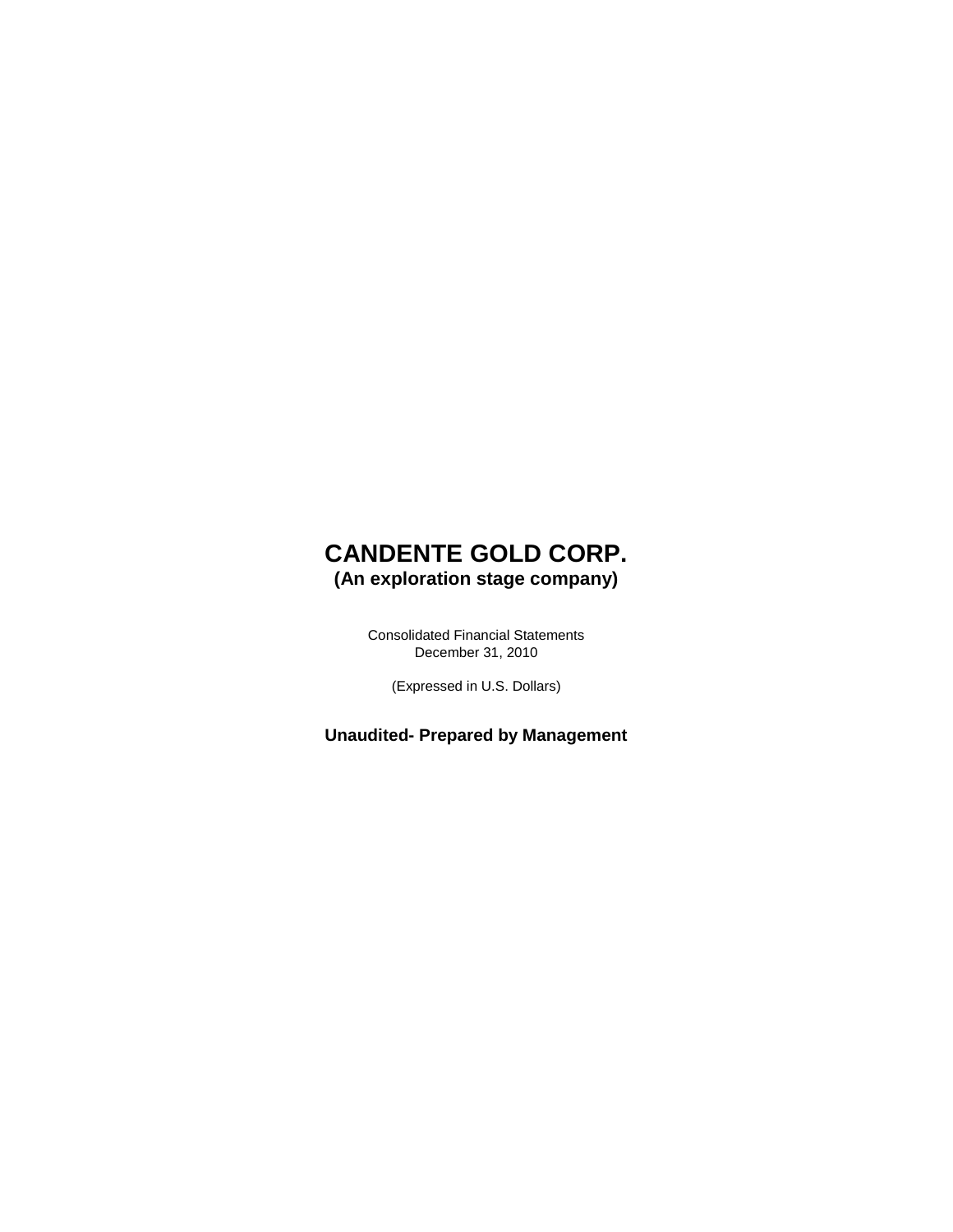Consolidated Balance Sheets Unaudited – Prepared by Management (Expressed in U.S. Dollars)

|                                                                 |               | December 31,<br>2010 |    |                         |
|-----------------------------------------------------------------|---------------|----------------------|----|-------------------------|
| <b>ASSETS</b>                                                   |               |                      |    |                         |
| <b>Current</b>                                                  |               |                      |    |                         |
| Cash and cash equivalents                                       | \$            | 2,595,221            | \$ | 6,944,999               |
| Amounts receivable (Note 6)                                     |               | 435.523              |    | 101,323                 |
| Prepaid expenses and deposits                                   |               | 278,783              |    | 312,851                 |
|                                                                 |               |                      |    |                         |
|                                                                 |               | 3,309,527            |    | 7,359,173               |
| Equipment                                                       |               | 95,073               |    | 12,157                  |
| Value added tax receivable                                      |               | 20,395               |    | 4,562                   |
| Mineral properties (Notes 4 and 5)                              |               | 7,692,927            |    | 6,908,284               |
|                                                                 | \$            | 11,117,922           | \$ | 14,284,176              |
| <b>LIABILITIES</b>                                              |               |                      |    |                         |
| <b>Current</b>                                                  |               |                      |    |                         |
| Accounts payable and accrued liabilities (Note 6)               | $\mathsf{\$}$ | 286,773              | \$ | 206,828                 |
| Promissory Note Payable (Note 4)                                |               | 949,810              |    | 1,275,510               |
|                                                                 |               | 1,236,583            |    | 1,482,338               |
| <b>SHAREHOLDERS' EQUITY</b>                                     |               |                      |    |                         |
|                                                                 |               | 13,042,514           |    |                         |
| Share capital (Notes 7, 8 & 9)<br>Contributed surplus (Note 10) |               | 3,407,025            |    | 12,344,896<br>2,080,485 |
| <b>Deficit</b>                                                  |               | (6, 568, 200)        |    | (1,623,543)             |
|                                                                 |               |                      |    |                         |
|                                                                 |               | 9,881,339            |    | 12,801,838              |
|                                                                 | \$            | 11,117,922           | \$ | 14,284,176              |

Nature and continuance of operations and going concern (Note 1)

### **On Behalf of the Board of Directors:**

"Andres Milla"

"Larry Kornze"

Director Director **Director** Director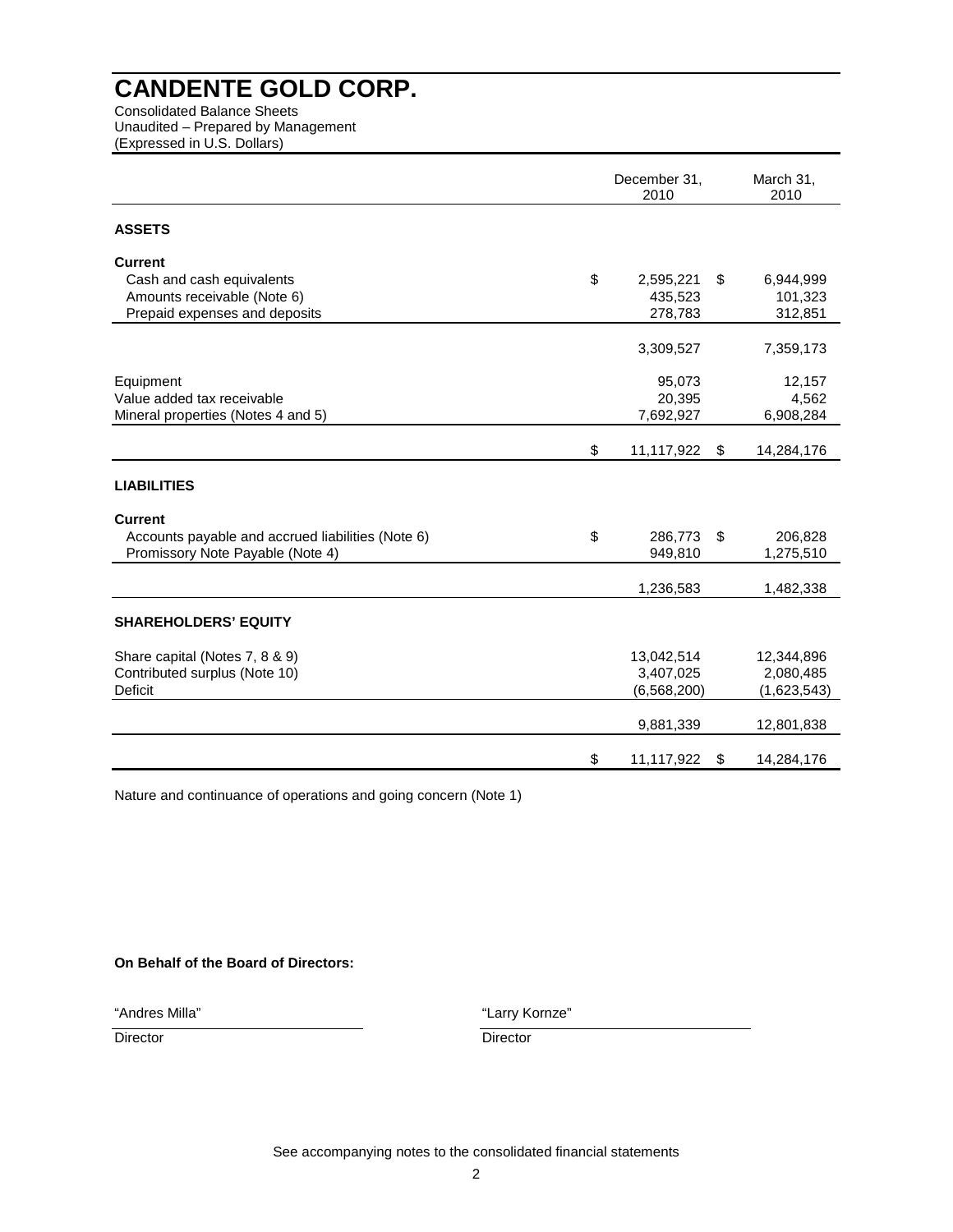Consolidated Statements of Operations and Comprehensive Loss Unaudited – Prepared by Management (Expressed in U.S. Dollars)

|                                                                                   | <b>Three Months Ended</b><br>December<br>31, 2010 | December<br>31, 2009 | Nine Months Ended<br>December<br>31, 2010 | December<br>31, 2009 |
|-----------------------------------------------------------------------------------|---------------------------------------------------|----------------------|-------------------------------------------|----------------------|
| <b>GENERAL AND ADMINISTRATIVE</b>                                                 |                                                   |                      |                                           |                      |
|                                                                                   | \$<br>531 \$                                      |                      |                                           |                      |
| Depreciation<br>Audit and tax advisory                                            | 5,426                                             | $1,269$ \$<br>405    | $1,591$ \$<br>10,220                      | 3,385<br>18,040      |
| Bank charges                                                                      | 2,979                                             | 384                  | 6,586                                     | 1,075                |
| Consulting fees                                                                   |                                                   | 6,765                |                                           | 6,765                |
| Corporate development                                                             | 16,912                                            | 47,610               | 103,339                                   | 71,112               |
| Legal fees                                                                        | 13,383                                            | (34, 414)            | 34,502                                    | 113,515              |
| Management fees, salaries and benefits (Note 6)                                   | 64,509                                            | 52,028               | 205,576                                   | 97,105               |
| Office, rent and miscellaneous                                                    | 45,497                                            | 18,712               | 118,343                                   | 49,674               |
| Regulatory and filing fees                                                        | 16,230                                            | 580                  | 81,395                                    | 580                  |
| Shareholder communications                                                        | 12,386                                            | 5,763                | 33,330                                    | 13,456               |
| Stock-based compensation                                                          | 468,584                                           |                      | 1,380,052                                 |                      |
| Travel expense                                                                    | 11,302                                            | 12,548               | 34,806                                    | 41,701               |
| Interest and other income                                                         | (12, 382)                                         |                      | (37, 887)                                 |                      |
| Foreign exchange (gain) loss                                                      | (66, 627)                                         | 12                   | 25,910                                    | 264,410              |
|                                                                                   | 578,730                                           | 111,662              | 1,997,763                                 | 680,818              |
| <b>EXPLORATION</b>                                                                |                                                   |                      |                                           |                      |
| Depreciation                                                                      | 4,226                                             |                      | 8,337                                     |                      |
| Assays                                                                            | 36,085                                            |                      | 85,919                                    |                      |
| Administration                                                                    | 253,921                                           |                      | 564,756                                   |                      |
| Camp, field supplies and travel                                                   | 214,524                                           | 8,416                | 517,680                                   | 19,953               |
| Drilling                                                                          | 578,608                                           |                      | 1,260,230                                 |                      |
| Equipment maintenance and rental                                                  | 14.976                                            | 1,334                | 31,396                                    | 3,428                |
| Field support and personnel                                                       | 21,669                                            |                      | 72,495                                    |                      |
| Geological and geophysical (Note 6)                                               | 107,622                                           | 48,658               | 406,081                                   | 166,854              |
|                                                                                   | 1,231,631                                         | 58,408               | 2,946,894                                 | 190,235              |
| Loss and comprehensive loss for the period                                        | \$<br>$(1,810,361)$ \$                            | $(170,070)$ \$       | $(4,944,657)$ \$                          | (871, 053)           |
| Loss per share:                                                                   |                                                   |                      |                                           |                      |
| Basic and diluted                                                                 | \$<br>$(0.04)$ \$                                 | $(0.01)$ \$          | $(0.10)$ \$                               | (0.08)               |
| number<br>of<br>Weighted<br>shares<br>average<br>outstanding<br>Basic and diluted | 50,303,841                                        | 13,179,370           | 49,971,008                                | 10,926,303           |

See accompanying notes to the consolidated financial statements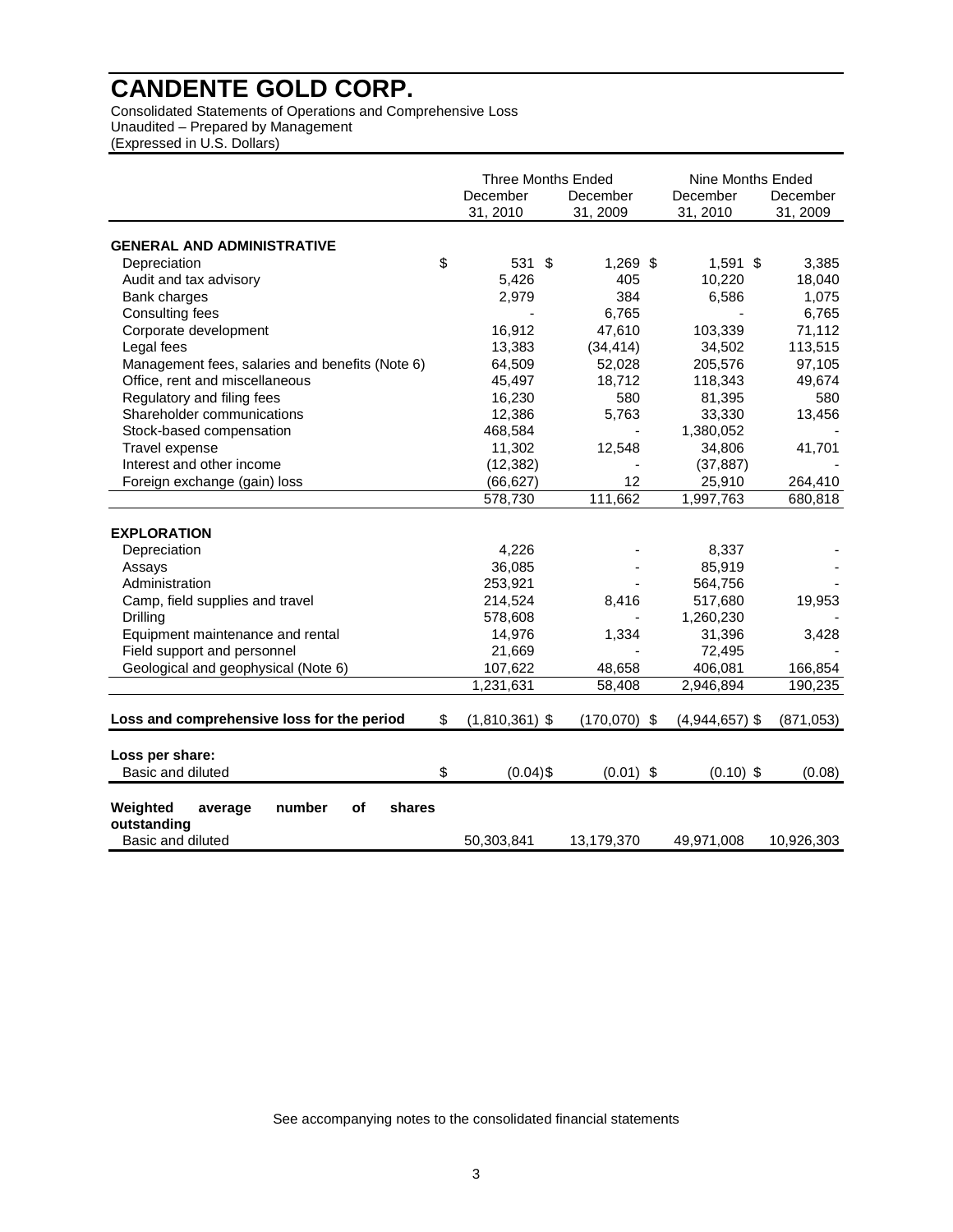Consolidated Statements of Deficit and Accumulated Other Comprehensive Loss Unaudited – Prepared by Management (Expressed in U.S. Dollars)

|                                                                                                                         | Three Months Ended         |                        |   | Nine Months Ended               |                         |  |
|-------------------------------------------------------------------------------------------------------------------------|----------------------------|------------------------|---|---------------------------------|-------------------------|--|
|                                                                                                                         | December 31,<br>2010       | December 31,<br>2009   |   | December 31.<br>2010            | December 31,<br>2009    |  |
| Deficit, beginning of period                                                                                            | \$<br>$(4,757,839)$ \$     | (700, 983)             | S | $(1,623,543)$ \$                |                         |  |
| Loss for the period<br>Deficit, end of period                                                                           | (1,810,361)<br>(6,568,200) | (170,070)<br>(871,053) |   | (4,944,657)<br>$(6,568,200)$ \$ | (871,053)<br>(871, 053) |  |
| Accumulated<br>comprehensive<br>other<br>loss.<br>being the accumulated other comprehensive<br>loss at<br>end of period | \$<br>- \$                 |                        |   | - \$                            |                         |  |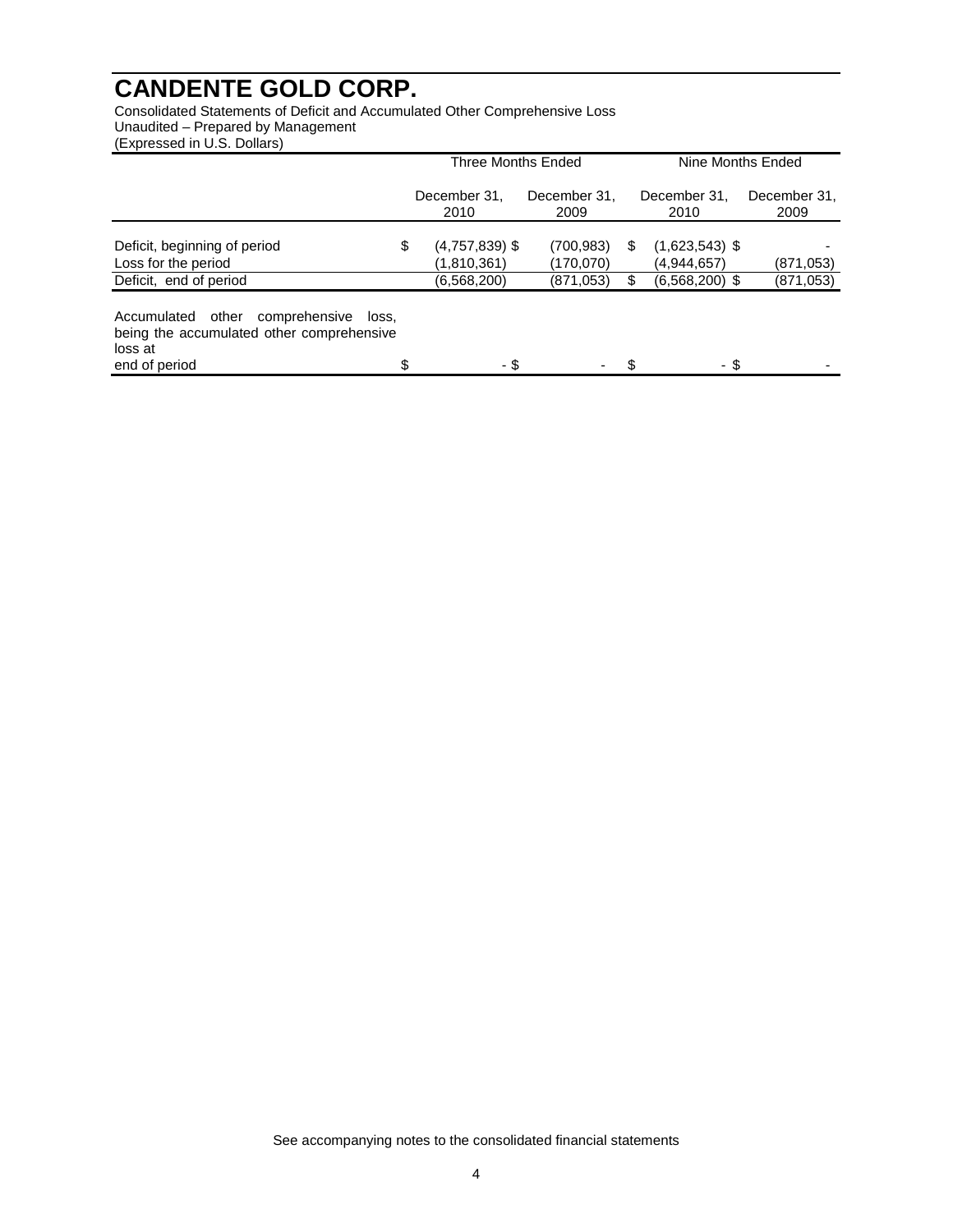Consolidated Statement of Cash Flows Unaudited – Prepared by Management (Expressed in U.S. Dollars)

|                                                                                           |                  | <b>Three Months Ended</b> |                 | Nine Months Ended |      |                  |
|-------------------------------------------------------------------------------------------|------------------|---------------------------|-----------------|-------------------|------|------------------|
| <b>CASH PROVIDED BY (USED IN):</b>                                                        | December 31.     | December 31,              |                 | December 31,      |      | December 31,     |
|                                                                                           | 2010             | 2009                      |                 | 2010              |      | 2009             |
| <b>OPERATING ACTIVITIES</b>                                                               |                  |                           |                 |                   |      |                  |
| \$<br>Net loss for the period<br>Items not affecting cash:                                | $(1,810,361)$ \$ |                           | $(170,070)$ \$  | (4,944657)        | S.   | (871, 053)       |
| Depreciation<br>Unrealized foreign exchange loss                                          | 4,757<br>26,942  |                           | 1,269<br>84,428 | 9,928<br>7,824    |      | 3,385<br>330,477 |
| Stock-based compensation                                                                  | 468,584          |                           |                 | 1,380,052         |      |                  |
| Changes in non-cash working capital items:<br>Increase in amounts receivable              | (153,004)        |                           | (5, 164)        | (334, 200)        |      | (14, 161)        |
| (Increase) decrease in prepaid expenses<br>Increase (decrease) in accounts payable<br>and | 44,559           |                           | (10)            | 34,068            |      | (298)            |
| accrued liabilities                                                                       | (38, 278)        |                           | (206, 461)      | 79,945            |      | 261,308          |
| Net cash used in operating activities                                                     | (1,456,801)      |                           | (296,008)       | (3,767,040)       |      | (290, 342)       |
| <b>INVESTING ACTIVITIES</b>                                                               |                  |                           |                 |                   |      |                  |
| Acquisition of mineral properties:<br><b>Acquisition payments</b>                         | (189, 517)       |                           |                 | (476, 796)        |      |                  |
| Cash received on acquisition                                                              |                  |                           |                 |                   |      | 22,247           |
| Purchase of plant and equipment                                                           | (39, 890)        |                           |                 | (92, 844)         |      |                  |
| VAT tax credits                                                                           | (10, 721)        |                           |                 | (15, 833)         |      |                  |
| Net cash (used in) received from investing<br>activities                                  | (240, 128)       |                           |                 | (585, 473)        |      | 22,247           |
| <b>FINANCING ACTIVITIES</b>                                                               |                  |                           |                 |                   |      |                  |
| Issuance of common shares for:<br>Private placements, net of share issue                  |                  |                           |                 |                   |      |                  |
| costs                                                                                     |                  | 8,032,555                 |                 |                   |      | 8,032,555        |
| Promissory note repayment                                                                 |                  |                           |                 | (333, 524)        |      |                  |
| Exercise of options                                                                       | 123,616          |                           |                 | 123,616           |      |                  |
| Exercise of warrants                                                                      | 88,337           |                           |                 | 212,643           |      |                  |
| Net cash received from financing activities                                               | 211,953          | 8,032,555                 |                 | 2,735             |      | 8,032,555        |
| Net (decrease) increase in cash and cash<br>equivalents                                   | (1,484,976)      | 7,736,547                 |                 | (4,349,778)       |      | 7,764,460        |
| Cash and cash equivalents, beginning of<br>period                                         | 4,080,197        |                           | 27,913          | 6,944,999         |      |                  |
| Cash and cash equivalents, end of period<br>\$                                            | 2,595,221        | \$<br>7,764,460           |                 | 2,595,221<br>\$   | \$   | 7,764,460        |
| <b>Supplemental Cash Flow Information:</b>                                                |                  |                           |                 |                   |      |                  |
| Cash received for interest<br>\$                                                          | 12,382 \$        |                           |                 | \$<br>25,505      | - \$ |                  |

See accompanying notes to the consolidated financial statements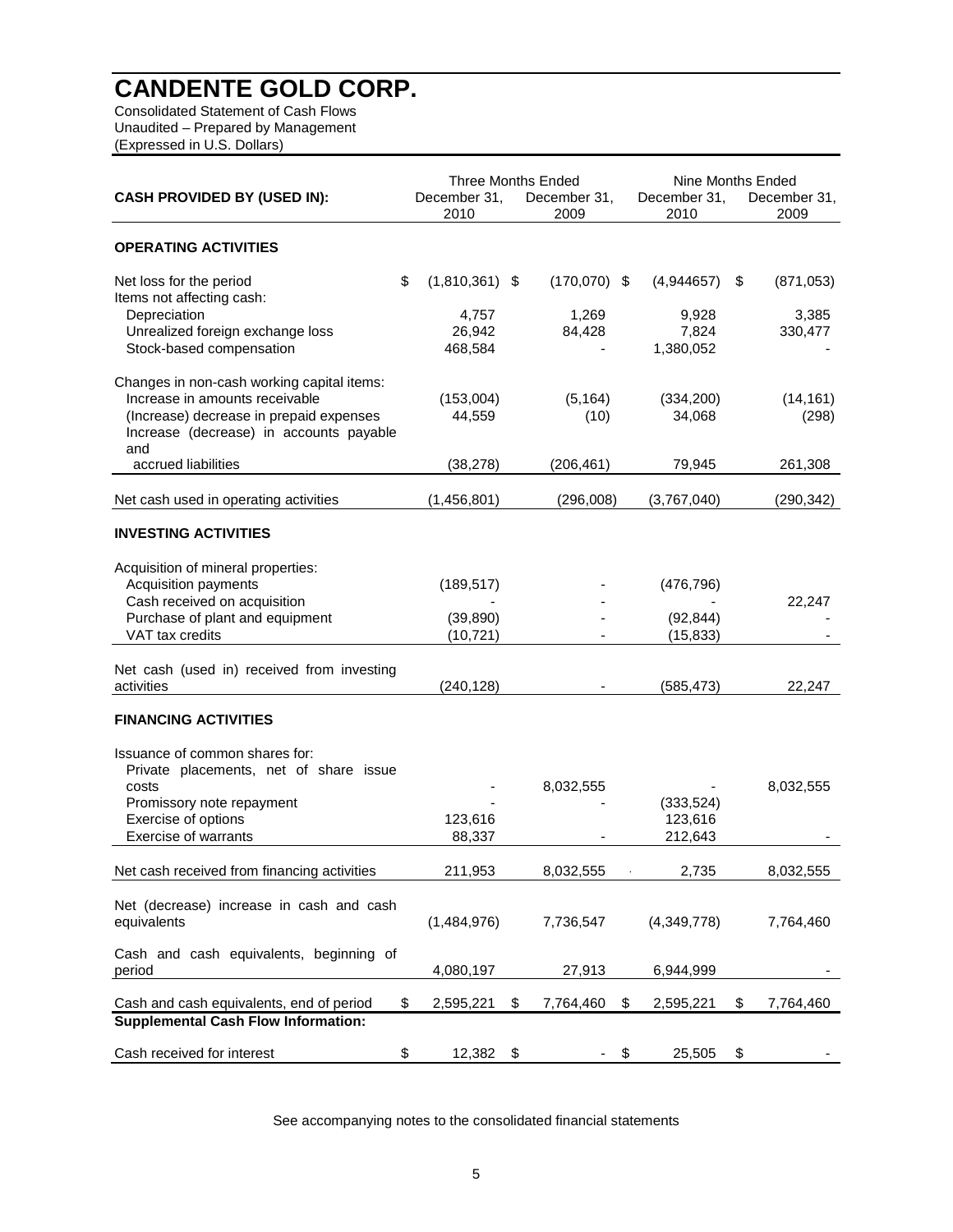### **CANDENTE GOLD CORP.**  Notes to the Consolidated Financial Statements

Quarter Ended June 30, 2010 (Unaudited) Expressed in U.S. Dollars, Unless Otherwise Noted

### **1. Nature of Operations and Continued Operations and Going Concern**

Candente Gold Corp. ("Candente Gold" or "the Company") was incorporated under the Business Corporations Act (British Columbia) on April 24, 2009. Candente Gold and its subsidiary companies are engaged in precious metals exploration in Mexico and Peru.

The Company has not yet determined whether its mineral properties contain reserves that are economically recoverable.

The accompanying consolidated financial statements have been prepared using Canadian generally accepted accounting principles applicable to a going concern. At December 31, 2010, the Company had no source of operating cash flow, an accumulated deficit of \$6,568,200 and working capital of \$2,072,944. Operations of the Company to date have been funded from a private placement financing completed by the Company in the fiscal period ended March 31, 2010.

These consolidated financial statements have been prepared on a going concern basis which assumes that the Company will be able to realize its assets and discharge its liabilities in the normal course of business for the foreseeable future. Adverse conditions may cast substantial doubt upon the validity of this assumption. In the event the Company is unable to raise adequate future financing to fund operations and meet contractual obligations, the carrying value of the Company's assets could be subject to material adjustments. The accompanying financial statements do not reflect adjustments to the carrying values of assets and liabilities which may be required should the Company be unable to continue as a going concern.

The amounts shown as mineral properties represent acquisition costs to date and do not necessarily represent present or future values. Recoverability of the amounts shown for mineral properties is dependent upon the discovery of economically recoverable mineral reserves, securing and maintaining title and beneficial interest in the properties, the ability of the Company to obtain financing necessary to complete the exploration and development of its mineral property interests, and on future profitable production or the profitable disposition of the Company's mineral property interests.

#### **2. Basis of Presentation**

The financial statements of the Company have been prepared in accordance with Canadian Generally Accepted Accounting Principles for interim financial statements and therefore do not include all of the information and notes required for annual financial statements. These statements follow the same accounting policies and methods of application as the most recent annual financial statements. Accordingly, they should be read in conjunction with Candente Gold's audited financial statements for the fiscal period ended March 31, 2010.

### **3. Accounting Pronouncements**

#### Business Combinations, Consolidated Financial Statements and Non-controlling interest

For interim and annual financial statements relating to its fiscal year commencing on or after April 1, 2011, the Company will be required to adopt new CICA Section 1582 "Business Combinations", Section 1601 "Consolidated Financial Statements" and Section 1602 "Non-Controlling Interests". Section 1582 replaces existing Section 1581 "Business Combinations", and Sections 1601 and 1602 together replace Section 1600 "Consolidated Financial Statements." The adoption of Sections 1582 and collectively, 1601 and 1602 provides the Canadian equivalent to IFRS 3 "Business Combinations" and International Accounting Standard IAS 27 "Consolidated and Separate Financial Statements" respectively. The adoption of these new standards is not expected to have an impact on the Company's consolidated financial statements.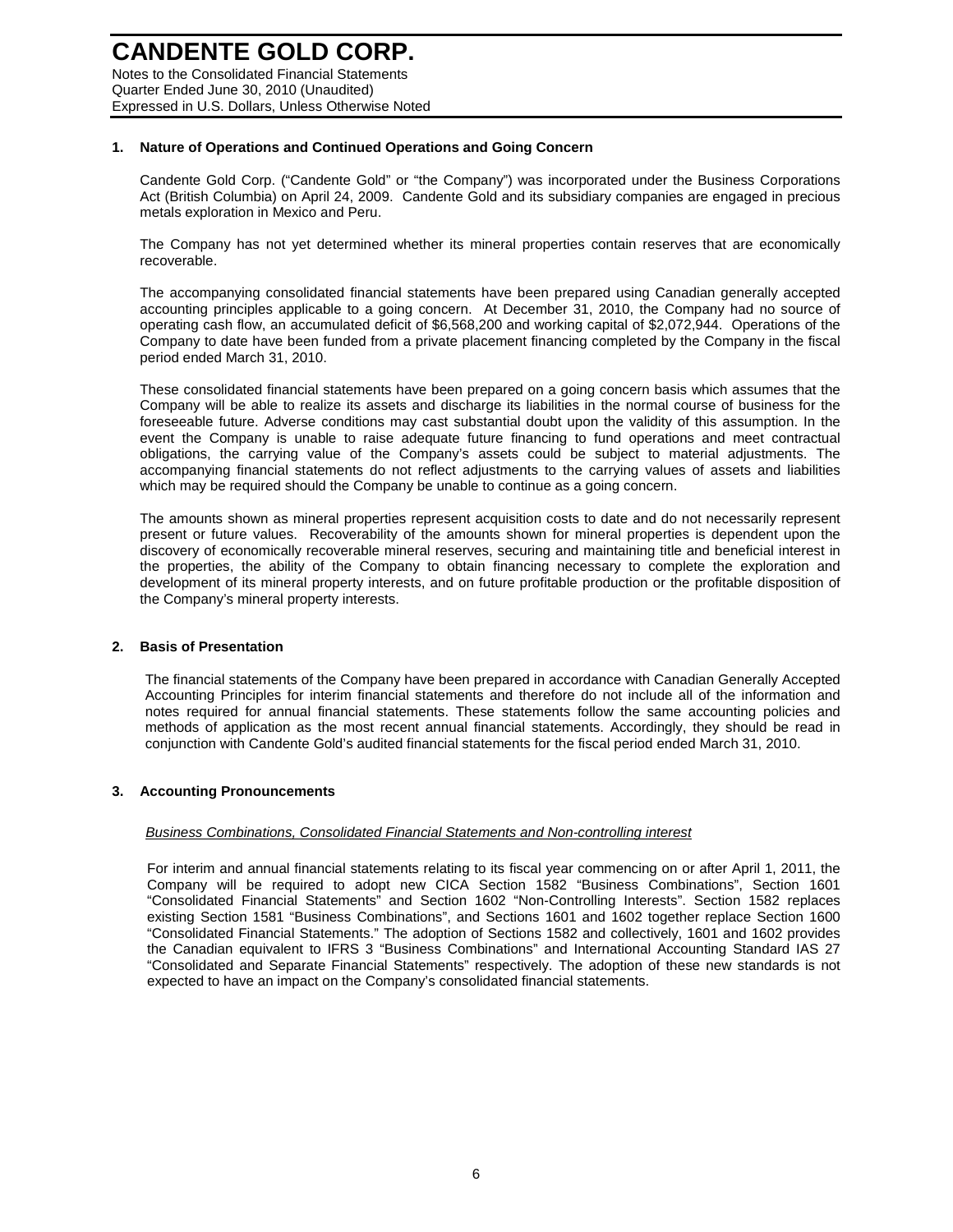Notes to the Consolidated Financial Statements Quarter Ended June 30, 2010 (Unaudited) Expressed in U.S. Dollars, Unless Otherwise Noted

### **4. Transfer of Gold-Silver Properties from Candente Copper**

On April 24, 2009, Candente Copper Corp. ("Candente Copper", formerly Candente Resource Corp.) and Canaco Resources Inc. ("Canaco") incorporated Candente Gold.

On April 30, 2009, Candente Copper and Canaco completed the transfer to Candente Gold of their respective 50% interests in Minera CCM, S.A. de C.V. ("CCM"), the Mexican company that holds an option on the El Oro gold property ("El Oro") in Mexico (the "Option"). As consideration for the transfer of the El Oro interests, Candente Gold issued 5 million common shares and a promissory note to each of Candente Copper and Canaco, with each promissory note having a principal amount of Cdn\$1,300,000 (\$1,239,157 at December 31, 2009), payable in cash or convertible into units of Candente Gold based on the same terms and conditions as the private placement financing completed by Candente Gold in the quarter ended December 31, 2009. On December 31, 2009, Candente Copper converted its Cdn\$1,300,000 promissory note into 3,250,000 shares and 1,625,000 warrants of the Company. The warrants have an exercise price of Cdn\$0.60 per common share to January 4, 2012 (Note 9). Canaco advised the Company that it would not convert its promissory note, and the Company paid Cdn\$350,000 of the principal on June 30, 2010. The Cdn\$950,000 that remains outstanding on the Canaco promissory note is currently due by April 30, 2011.

Candente Gold's focus is on exploration and development of precious metals projects in Latin America.

The Company recorded contributed surplus of \$52,046 in connection with the transfer of the el Oro Property, as follows:

| Assets acquired:     |             |
|----------------------|-------------|
| Cash                 | 22,247      |
| Accounts receivable  | 22,356      |
| Equipment, net       | 9,226       |
| Mineral properties   | 2,150,871   |
| Liabilities assumed: |             |
| Accounts payable     | (4, 817)    |
| Consideration:       |             |
| Promissory notes     | (2,147,837) |
| Contributed surplus  | 52.046      |

In addition, Candente Copper transferred its Peruvian gold-silver properties (the "Properties") to Candente Gold in the quarter ending December 31, 2009, and on January 6, 2010 the Company issued 13,500,000 common shares (Note 7(b)) to Candente Copper in return for the transfer of the Properties. Other consideration for the exchange of the Properties included the granting by the Company of a copper net smelter return royalty to Candente Copper. Candente Gold also agreed to issue to Candente Copper an additional 10,000,000 of its common shares once a minimum of US\$5 million has been spent cumulatively by Candente Gold on the Properties.

The Company accounted for consideration in respect of the 13,500,000 Candente Gold shares at a value of \$4,422,011, comprised of the Candente Copper carrying cost of \$4,663,251 less \$241,240 due in cash to Candente Copper in respect of annual license costs paid for the Properties in 2009 by Candente Copper.

Pursuant to TSX policy, on January 6, 2010 the Company was deemed to have issued 872,890 Company warrants ("Company Deemed Warrants") to warrant holders of Candente Copper on the basis of one Company warrant for every five warrants in Candente Copper outstanding at that date. The 4,364,450 Candente Copper warrants (the "Copper Warrants") then outstanding had exercises prices ranging from Cdn\$1.75 to Cdn\$2.00. All of the Copper Warrants and Company Deemed Warrants expired unexercised on June 26, 2010.

Also pursuant to TSX policy, on January 6, 2010 the Company was deemed to have issued 1,638,350 Company options ("Company Deemed Options") to option holders of Candente Copper on the basis of one Company option for every five options in Candente Copper outstanding at that date. The 8,191,750 Candente Copper options (the "Copper Options") then outstanding had exercise prices ranging from Cdn\$0.42 to Cdn\$1.40 and expiry dates from January 3, 2011 to November 24, 2014. A total of 2,373,000 of the Copper Options and 474,600 of the Company Deemed Options were forfeited before March 31, 2010. The Company will receive or has received 24.06% of the exercise price on the exercise of the Copper Options, based on a predetermined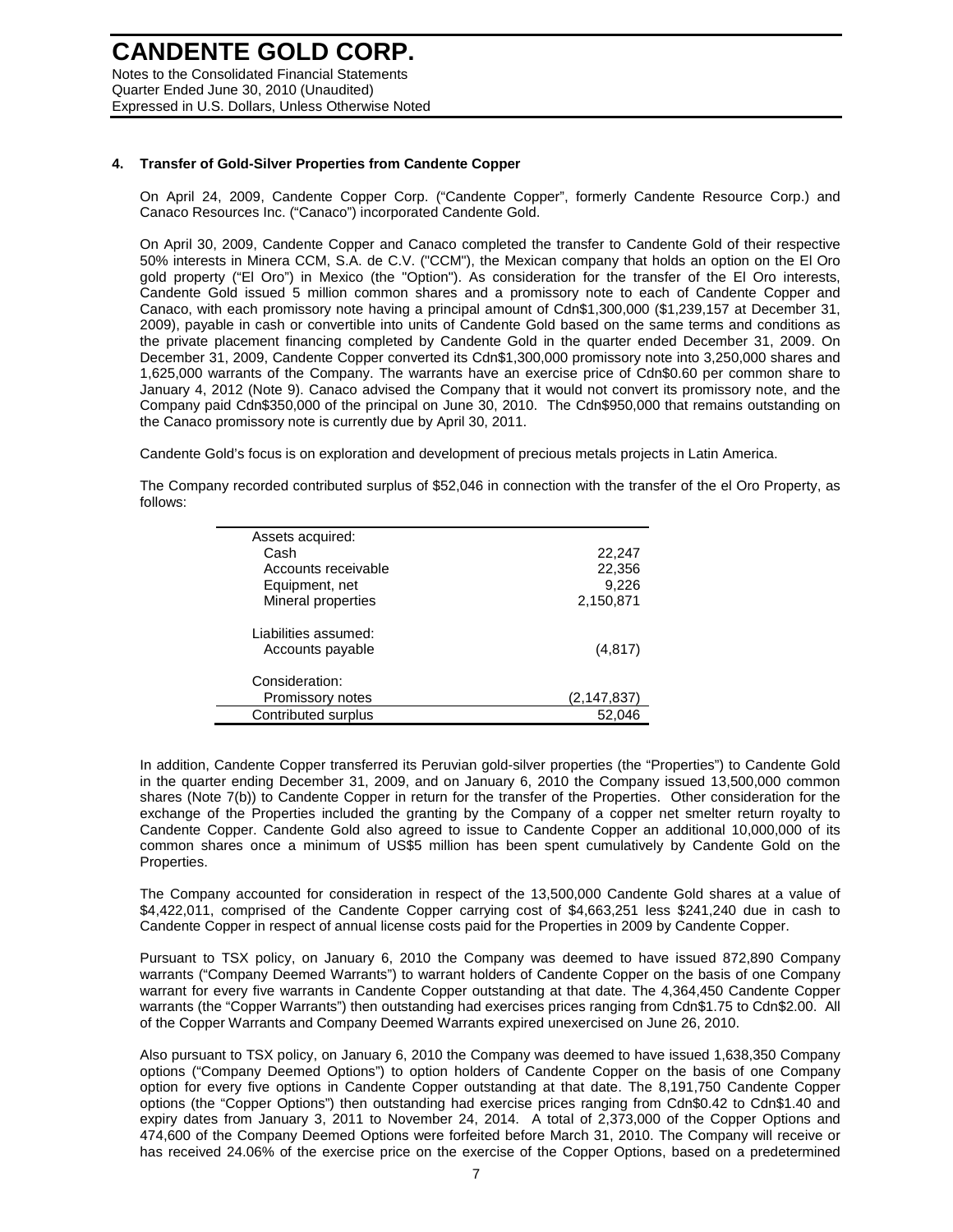Quarter Ended June 30, 2010 (Unaudited) Expressed in U.S. Dollars, Unless Otherwise Noted

formula that considered the weighted average prices of Candente Copper and Candente Gold on the first five days of Candente Gold's trading on the TSX.

### **5. Mineral Properties**

At December 31, 2010, mineral properties were comprised of interests in mineral claims and mining concessions located in Mexico and Peru. These interests are held by the Company, or through option agreements under which the Company, directly or through a joint venture arrangement, has a right to acquire an interest in mineral properties.

Acquisition costs are capitalized. Exploration expenditures are charged to operations in the period they are incurred.

The following are the capitalized mineral property acquisition costs at March 31 and December 31, 2010:

|                            | December 31,<br>2010 | March 31,<br>2010 |
|----------------------------|----------------------|-------------------|
| El Oro                     |                      |                   |
| Acquisition costs          | 2,720,188            | 2,245,033         |
| <b>Peruvian Properties</b> |                      |                   |
| Acquisition costs          | 4,972,739            | 4,663,251         |
|                            | 7,692,927            | 6,908,284         |

On April 30, 2009, Candente Copper completed the transfer of its interest in the El Oro property to Candente Gold at a cost of \$2,150,871 (Note 4).

On May 5, 2006, CCM, Candente Copper and Canaco entered into a letter agreement (the "2006 Agreement") with Luismin, S.A. de C.V. ("Luismin") and Desarrollos Mineros San Luis, S.A. de C.V. ("Desarrollos"), subsidiaries of Goldcorp Inc., that provided CCM with an option (the "Option") to acquire up to a 70% undivided interest in El Oro, subject to a 40% back-in right, in 24 mining concessions comprising approximately 14,950 hectares located in the states of Mexico and Michoacan, Mexico. Certain exploration and mining concessions included in El Oro are subject to net smelter returns royalties. The Option is comprised of an option to initially acquire 50% of El Oro (the "First Option") and then a further 20% (the "Second Option"), and both the issue of shares and the completion of certain levels of exploration expenditures on El Oro are required to exercise the Option.

A total of \$1,700,000 in exploration expenditures had been made on El Oro by November 30, 2008, and on or before November 30, 2008 Candente Copper and Canaco issued to Luismin a total of 125,000 shares in each of their respective share capital, all as required by the 2006 Agreement as part of the consideration for the exercise of the First Option.

In two separate letter agreements dated February 2, 2009 (the "February 2009 Agreement") and September 30, 2009 (the "September 2009 Agreement"), the parties agreed to certain amendments to the 2006 Agreement. The most significant change was the removal of the back-in right on the historic mining area which covers all known gold and silver bearing veins. In accordance with the terms of the 2006 Agreement, as amended, each of Candente Copper and Canaco committed to issue to Luismin 125,000 common shares in their respective share capital on or before November 30, 2009 (completed), and agreed that in order to exercise the First Option the Company would:

- Commit to issue to Luismin 250,000 Candente Gold shares on or before November 30, 2009 and 250,000 Candente Gold shares on or before May 30, 2010 (completed);
- Be required to issue to Luismin 250,000 Candente Gold shares on or before November 30, 2010 (completed) and 250,000 Candente Gold shares on or before November 30, 2011;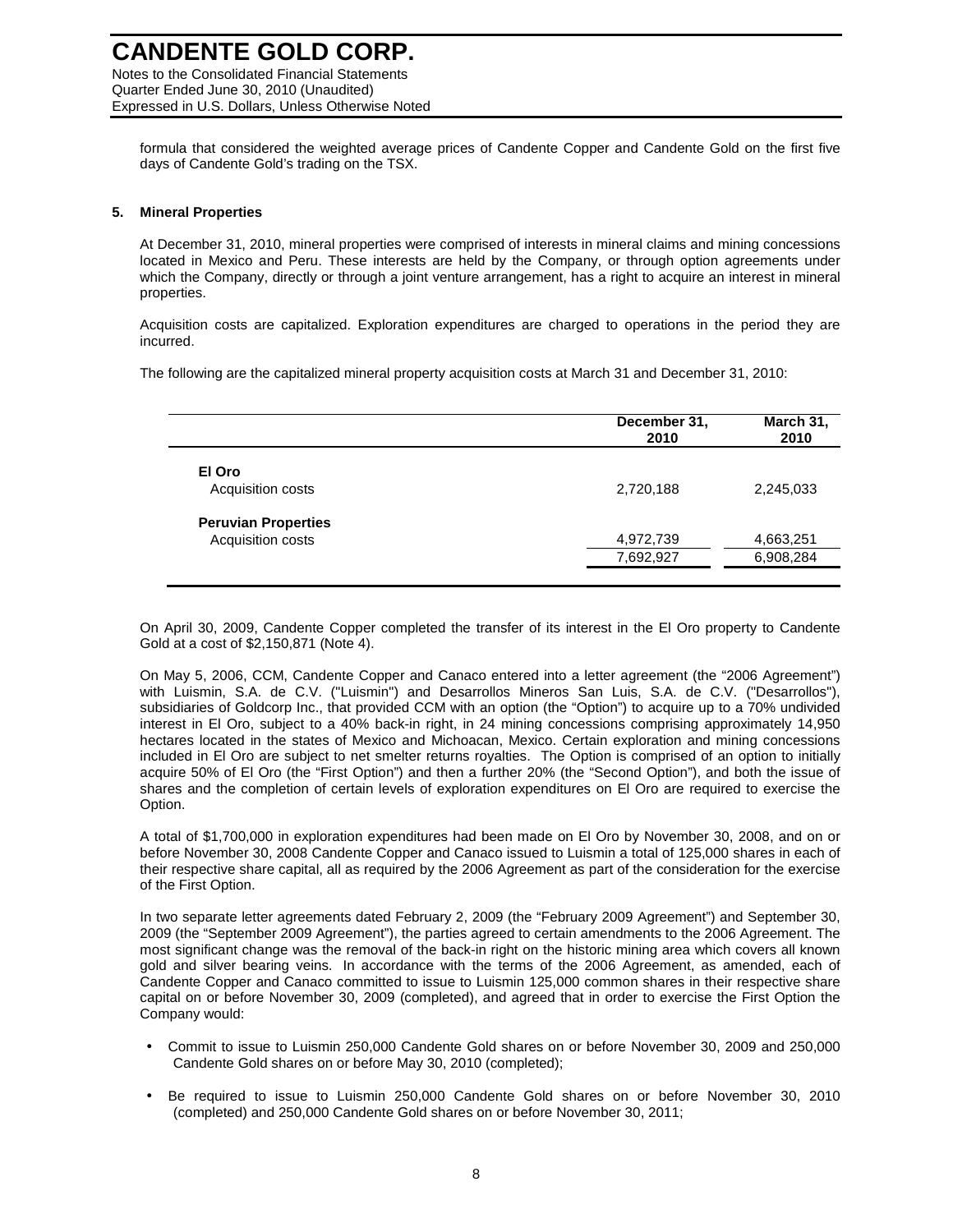Notes to the Consolidated Financial Statements Quarter Ended June 30, 2010 (Unaudited) Expressed in U.S. Dollars, Unless Otherwise Noted

### **5. Mineral Properties** (continued)

- Commit to cumulative exploration expenditures totaling \$2,500,000 to be completed on or before May 30, 2010 (completed);
- Be required to make an additional \$2,500,000 in exploration expenditures on or before November 30, 2011;

The 2006 Agreement, as amended, now provides that in order to exercise the Second Option the Company is:

- Required to issue to Luismin 500,000 Candente Gold shares on or before November 30, 2012 and 500,000 Candente Gold shares on or before November 30, 2013; and
- Required to make an additional \$2,500,000 in exploration expenditures on or before November 30, 2012 and an additional \$2,500,000 in exploration expenditures on or before November 30, 2013.

On November 30, 2009, the Company issued 250,000 common shares to Luismin at a cost of Cdn\$100,000 (\$94,162) (Note 7(b)).

During the quarter ended December 31, 2009, the Company completed the transfer of the Properties at a cost of \$4,663,251 (Note 4).

On May 28, 2010, the Company issued 250,000 common shares to Luismin at a cost of Cdn\$125,000 (\$118,472) (Note (7(b)).

During the quarter ended June 30, 2010, the Company incurred acquisition costs of \$287,279 to maintain the good-standing of the Properties.

On October 20, 2010, the Company issued 530,000 common shares to Silex Peru S.R.L. at a cost of Cdn\$22,800 (\$22,209), for the acquisition of the Casua silver claim, located in Peru (Note 7(b)).

On November 12, 2010, the Company issued 250,000 common shares to Luismin at a cost of Cdn\$167,500 (\$167,166) (Note 7(b)).

During the quarter ended December 31, 2010, the Company incurred acquisition costs of \$189,517 to maintain the good-standing of the El Oro project.

### **6. Related Party Transactions**

During the nine months ended December 31, 2010 ("YTD-2011"), a total of \$210,944 for geological consulting services rendered was paid or accrued to directors, officers or to private companies associated with directors or officers of the Company compared to \$105,629 during the period from April 24, 2009 to December 31, 2009 ("YTD-2010"). These amounts are included as a component of exploration costs.

During YTD-2011, a total of \$130,946 (YTD-2010: \$63,955) was paid as salaries and bonuses to various officers of the Company and \$35,049 was paid or accrued to private companies associated with officers and directors of the Company for management services rendered (YTD-2010: \$25,979). These amounts are included in general and administrative expenses.

Included in accounts receivable at December 31, 2010 is \$11,054 owed to the Company by certain officers for expense advances. Included in accounts payable and accrued liabilities at December 31, 2010 is \$40,383 owed by the Company to certain officers and directors of the Company for services rendered, reimbursement of expenses.

The above transactions have been recorded at the exchange amounts agreed to by the related parties. Amounts due to related parties are considered by the Company to be accounts payable and are unsecured and noninterest bearing.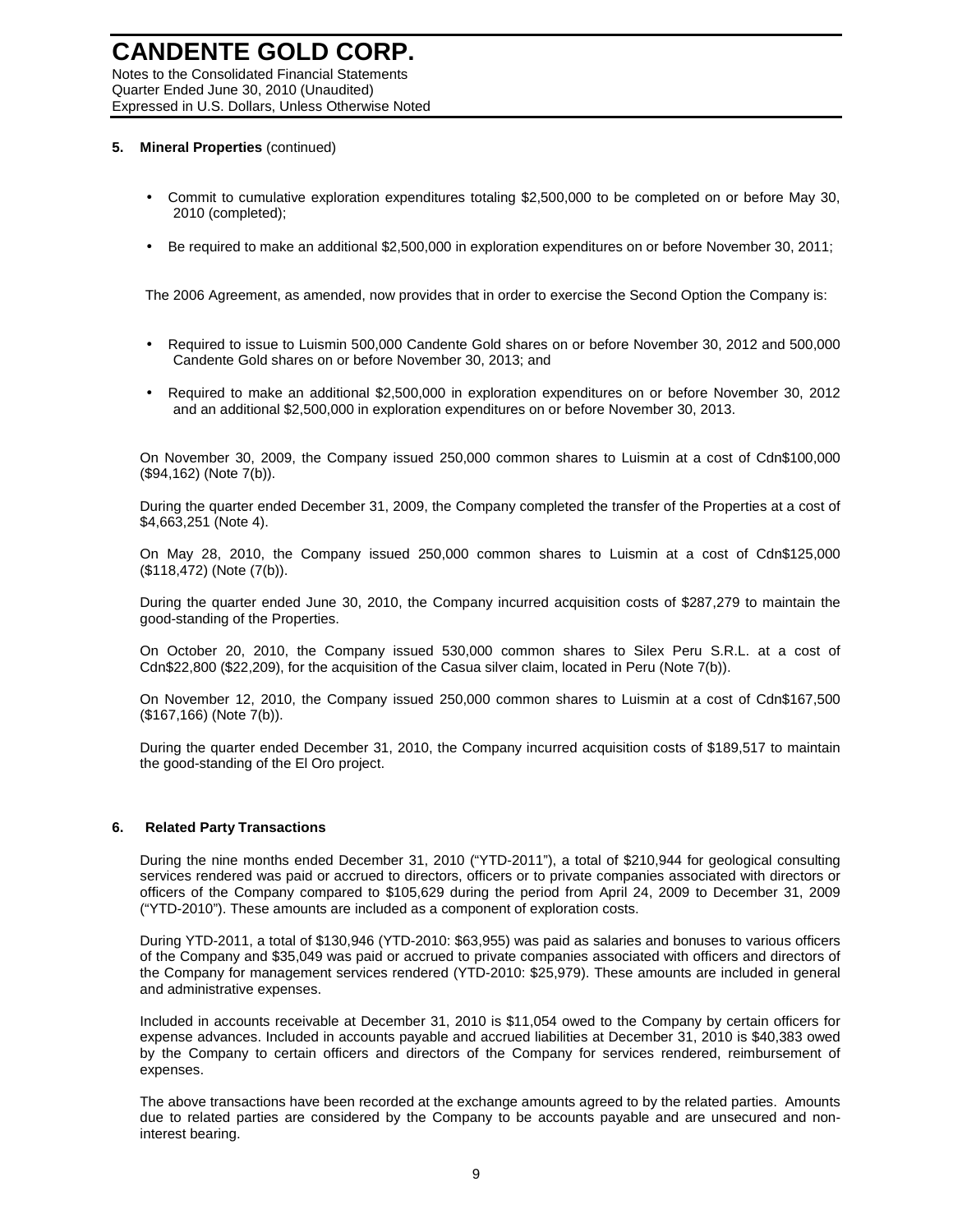### **6. Related Party Transactions** (continued)

Quarter Ended June 30, 2010 (Unaudited)

At December 31, 2010, a director and officer of the Company served as a director and officer of Candente Copper and three of the Company's officers served as officers of Candente Copper (Note 4). During the period ended December 31, 2010, the Company and Candente Copper shared certain office and administrative expenses and Candente Copper made certain payments on behalf of the Company. As of December 31, 2010, a total of \$109,053 was due from the Company to Candente Copper for reimbursement of shared general and administrative expenses.

At December 31, 2010, Candente Copper owed the Company \$12,513, corresponding to the Company's 24.06% share of the proceeds of certain Copper Options exercised on December 22, 2010.

### **7. Share Capital**

a) Authorized: An unlimited number of Common Shares and an unlimited number of Preferred Shares, all without par value.

#### b) Issued and Outstanding:

|                                                           | Number of<br><b>Common Shares</b> | Amount (\$) |
|-----------------------------------------------------------|-----------------------------------|-------------|
|                                                           |                                   |             |
| Balance at April 24, 2009                                 |                                   |             |
|                                                           |                                   |             |
| Issue of shares – private placement, net of issue costs   | 22,570,327                        | 6,585,655   |
| Issued for mineral property acquisition (Notes 4 and 5)   | 23,750,000                        | 4,516,173   |
| Issued on conversion of promissory note (Note 4)          | 3,250,000                         | 1,239,157   |
| Issued on exercise of stock options                       | 8,000                             | 3.911       |
|                                                           |                                   |             |
| Balance at March 31, 2010                                 | 49,578,327                        | 12,344,896  |
| Issue of shares on exercise of warrants                   | 362,500                           | 212,643     |
| Transfer from contributed surplus on exercise of warrants |                                   | 53,512      |
| Issue of shares on exercise of options                    | 172,750                           | 123,616     |
| Issued for mineral property acquisition (Note 5)          | 530,000                           | 307,847     |
| Balance at December 31, 2010                              | 50,643,577                        | 13,042,514  |

During the nine months ended December 31, 2010, the Company issued 362,500 common shares on exercise of warrants, 172,750 shares on exercise of options and 530,000 common shares for mineral property acquisition (Note 5).

During the quarter ended December 31, 2009, the Company completed a private placement (the "Private Placement") for gross proceeds of \$8,508,378 (Cdn\$9,028,130) from the sale of units ("Units") consisting of one Company common share and one half-warrant ("Warrants). Pursuant to the Private Placement, the Company issued a total of 22,570,327 common shares and certificates representing 11,285,162 Warrants. Each full Warrant is exercisable at a price of Cdn\$0.60 per common share until January 4, 2012. The Warrants issued were valued by the Company at \$1,624,195. The Company also paid to the agents assisting in the Private Placement a total of \$298,528 (Cdn\$313,186) in cash commissions and issued to the Agents 735,345 warrants ("Agents' Warrants"). The cash commissions and Agents' Warrants equal 6.5% of the aggregate number of Units sold by the agents pursuant to the Private Placement. Each of the Agents' Warrants is exercisable for a period of 24 months to purchase one additional common share of the Company at a price of Cdn\$0.60 per share. The Agents' Warrants issued as finders' fees were valued by the Company at \$105,834.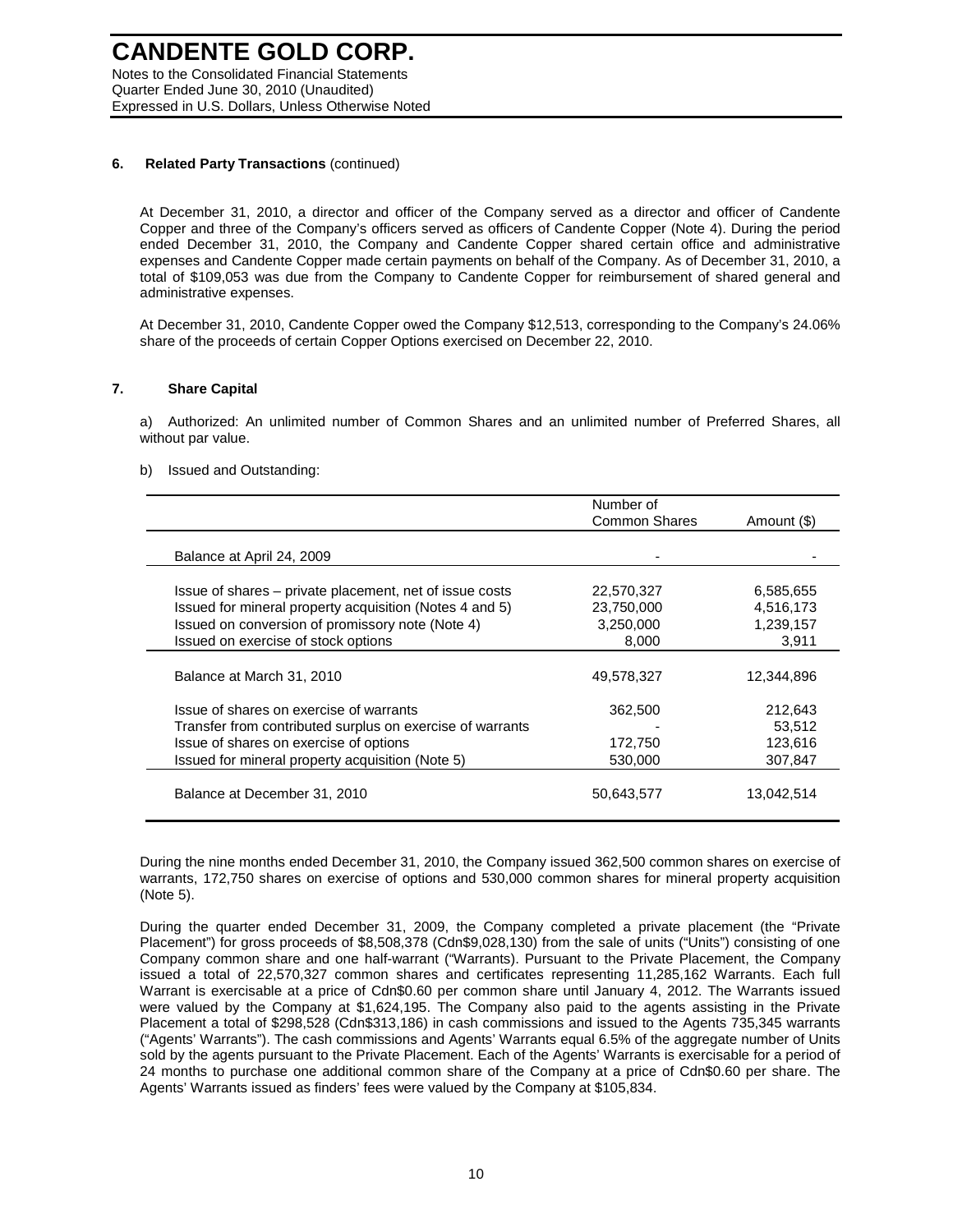### **8. Stock Options**

The Company has a stock-based compensation plan (the "Plan") that allows for the issuance of options up to a maximum of 15% of the Company's issued and outstanding common shares at any given time. At December 31, 2010, the Company had options outstanding to purchase a total of 4,240,500 of its common shares, and was entitled to issue options to purchase 3,356,036 additional common shares under the Plan.

The purpose of the Plan is to attract, retain and motivate directors, officers, key employees and consultants of the Company and to advance the interests of the Company by providing eligible persons with the opportunity to acquire an increased proprietary interest in the Company. Under the Plan, the grant of all stock options, and vesting provisions, if any, are at the discretion of the Company's board of directors. The term of any stock option granted may not exceed ten years and the exercise price may not be lower than the closing price of the Company's shares on the last trading day immediately preceding the date of grant. In general, stock options granted under the Plan have a term of five years with vesting provisions over a twelve month period.

A continuity summary of the stock options granted under the Plan is presented below:

|                                                                                           |                                      | Nine months ended<br>December 31, 2010                  | Period ended<br>March 31, 2010       |                                                                |  |  |
|-------------------------------------------------------------------------------------------|--------------------------------------|---------------------------------------------------------|--------------------------------------|----------------------------------------------------------------|--|--|
|                                                                                           | Number of<br>Common<br><b>Shares</b> | Weighted-<br>Average<br>Exercise Price<br>(Cdn\$/Share) | Number of<br>Common<br><b>Shares</b> | Weighted-<br>Average<br><b>Exercise Price</b><br>(Cdn\$/Share) |  |  |
| Balance, beginning of period                                                              | 3,938,250                            | 0.64                                                    |                                      |                                                                |  |  |
| Granted<br>Granted<br>transfer<br>of gold-silver<br>on<br>properties from Candente Copper | 475,000                              | 0.70                                                    | 2,782,500                            | 0.64                                                           |  |  |
| (Note 4)                                                                                  |                                      | ٠                                                       | 1,638,350                            | 0.88 <sup>1</sup>                                              |  |  |
| Exercised                                                                                 | (172, 750)                           | 0.60                                                    | (8,000)                              | $0.42^{\text{1}}$                                              |  |  |
| Forfeited                                                                                 |                                      |                                                         | (474,600)                            | 1.47 <sup>1</sup>                                              |  |  |
| Balance, end of period                                                                    | 4.240.500                            | 0.65                                                    | 3.938.250                            | 0.64                                                           |  |  |

 $1$  Actual weighted average prices of the Copper Options. The Company will receive or has received 24.06% of the exercise proceeds from these options, based on a predetermined formula that considered the weighted average prices of Candente Copper and Candente Gold on the first five days of Candente Gold's trading on the TSX.

A summary of stock options outstanding and exercisable at December 31, 2010 is presented below:

|                   | <b>Stock Options Outstanding</b> | <b>Stock Options Exercisable</b> |                  |                      |                       |
|-------------------|----------------------------------|----------------------------------|------------------|----------------------|-----------------------|
|                   |                                  |                                  | Weighted-        |                      |                       |
|                   | <b>Stock Options</b>             | Weighted-                        | Average          | <b>Stock Options</b> | Weighted-             |
| Range of Exercise | Outstanding                      | Average                          | Remaining        | Exercisable          | Average               |
| Prices per Share  | to Purchase                      | Exercise Price                   | Contractual Life | to Purchase          | <b>Exercise Price</b> |
| (Cdn\$)           | <b>Common Shares</b>             | (Cdn\$/Share)                    | (Years)          | <b>Common Shares</b> | (Cdn\$/Share)         |
|                   |                                  |                                  |                  |                      |                       |
| \$0.33 to \$0.48  | 594.000                          | 0.42                             | 3.64             | 594.000              | 0.42                  |
| \$0.64 to \$0.85  | 3,525,000                        | 0.66                             | 3.68             | 3,293,750            | 0.67                  |
| \$1.40 to \$1.80  | 121,500                          | 1.43                             | 1.71             | 121,500              | 1.43                  |
|                   |                                  |                                  |                  |                      |                       |
|                   | 4,240,500                        | 0.65                             | 3.62             | 4,009,250            | 0.64                  |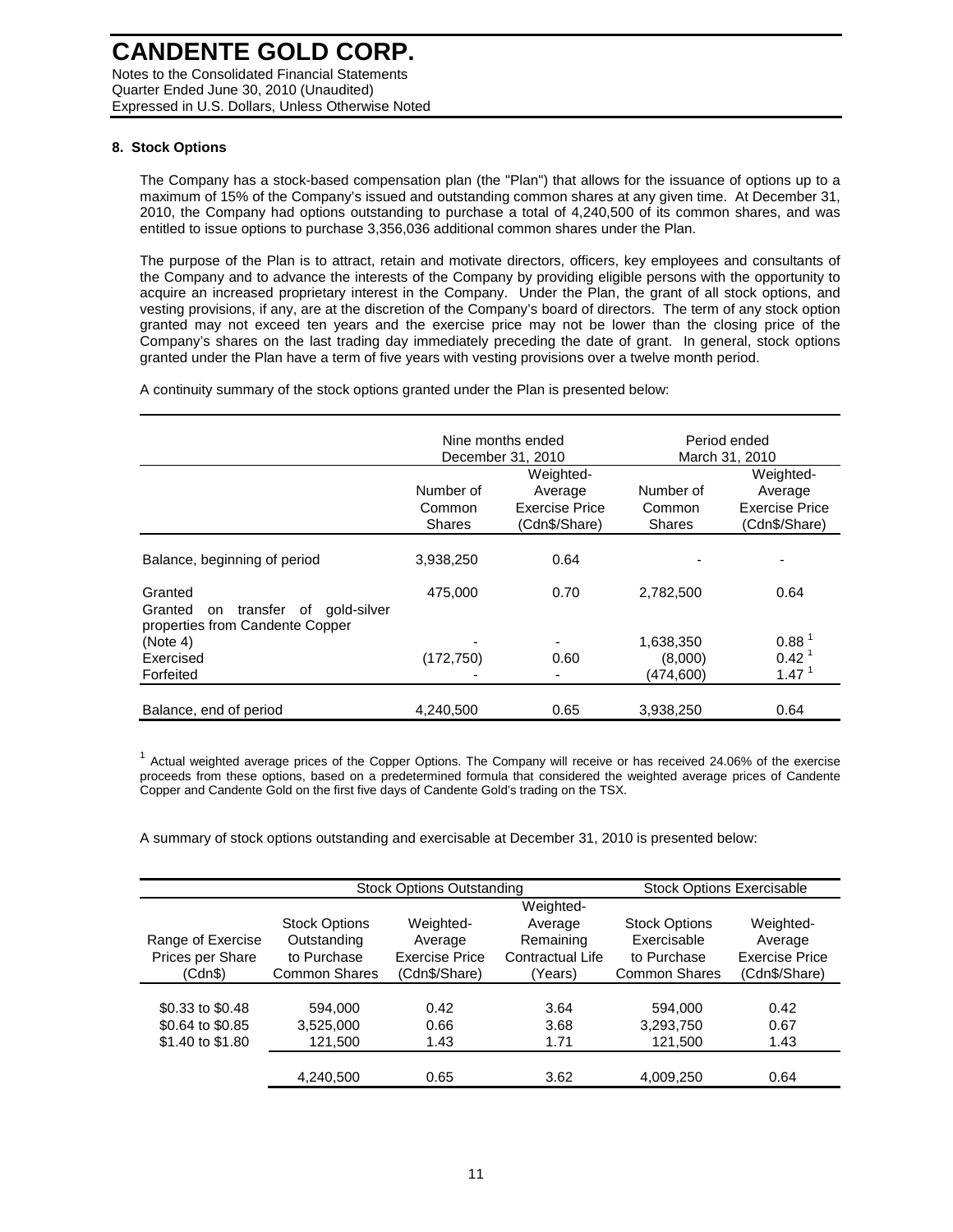#### **8. Stock Options** (continued)

Pursuant to Toronto Stock Exchange ("TSX") policy, on January 6, 2010 the Company was deemed to have issued 1,638,350 Company options to option holders of Candente Copper on the basis of one Company option for every five options in Candente Copper outstanding at that date. The 8,191,750 Copper Options then outstanding had exercise prices ranging from Cdn\$0.42 to Cdn\$1.40 and expiry dates from January 3, 2011 to November 24, 2014. The Company will receive or has received 24.06% of the exercise price on the exercise of the Copper Options.

Stock options outstanding expire between January 2011 and December 2015.

The fair value-based method of accounting is applied to stock options granted to employees, including directors, and non-employees. The fair value of each option granted is estimated on the date of grant using the Black-Scholes option pricing model with the following weighted-average assumptions:

|                                                                                           | Nine Months ended<br>December 31, 2010 | From April 24, 2009 to<br>March 31, 2010 |
|-------------------------------------------------------------------------------------------|----------------------------------------|------------------------------------------|
| Risk-free interest rate<br>Expected stock price volatility<br>Expected life               | 2.78%<br>90%<br>5 years                | 2.52%<br>90%<br>5 years                  |
| Expected dividend yield<br>Weighted-average fair value per<br>share under options granted | Cdn\$0.36                              | Cdn\$0.63                                |

#### **9. Share Purchase Warrants**

In addition to the 11,285,162 Warrants and Agents' Warrants referred to in Note 7(b), on December 31, 2009 the Company issued 1,625,000 warrants to Candente Copper pursuant to the conversion of a promissory note. The warrants have an exercise price of Cdn\$0.60 per common share to January 4, 2012.

Pursuant to TSX policy, on January 6, 2010 the Company was deemed to have issued 872,890 Company warrants to warrant holders of Candente Copper on the basis of one Company warrant for every five warrants in Candente Copper outstanding at that date. The 4,364,450 Candente Copper warrants then outstanding had exercise prices ranging from Cdn\$1.75 to Cdn\$2.00. These Candente Copper warrants and the deemed Company warrants expired unexercised on June 26, 2010.

A summary of the warrants outstanding at December 31 and March 31, 2010 and the changes for the periods ending on those dates is presented below:

|                                                                                               |                                      | Nine Months Ended December 31,<br>2010                         | Period Ended March 31,<br>2010       |                                                                |  |  |
|-----------------------------------------------------------------------------------------------|--------------------------------------|----------------------------------------------------------------|--------------------------------------|----------------------------------------------------------------|--|--|
|                                                                                               | Number of<br>Common<br><b>Shares</b> | Weighted-<br>Average<br><b>Exercise Price</b><br>(Cdn\$/Share) | Number of<br>Common<br><b>Shares</b> | Weighted-<br>Average<br><b>Exercise Price</b><br>(Cdn\$/Share) |  |  |
| Balance, beginning of period<br>connection with<br>Issued<br>in.<br>private                   | 14,518,397                           | 0.68                                                           |                                      |                                                                |  |  |
| placement<br>gold-silver<br>transfer<br>οf<br>Issued<br>on<br>properties from Candente Copper |                                      |                                                                | 13,645,507                           | 0.60                                                           |  |  |
| (Note 4)                                                                                      |                                      | ٠                                                              | 872.890                              | 1.98 <sup>1</sup>                                              |  |  |
| Exercised                                                                                     | (362,500)                            | 0.60                                                           |                                      |                                                                |  |  |
| Expired                                                                                       | (872, 890)                           | 1.98 <sup>1</sup>                                              |                                      |                                                                |  |  |
| Balance, end of period                                                                        | 13,283,007                           | 0.60                                                           | 14,518,397                           | 0.68                                                           |  |  |

 $1$  Actual weighted average prices of the Candente Warrants. The warrants expired unexercised.